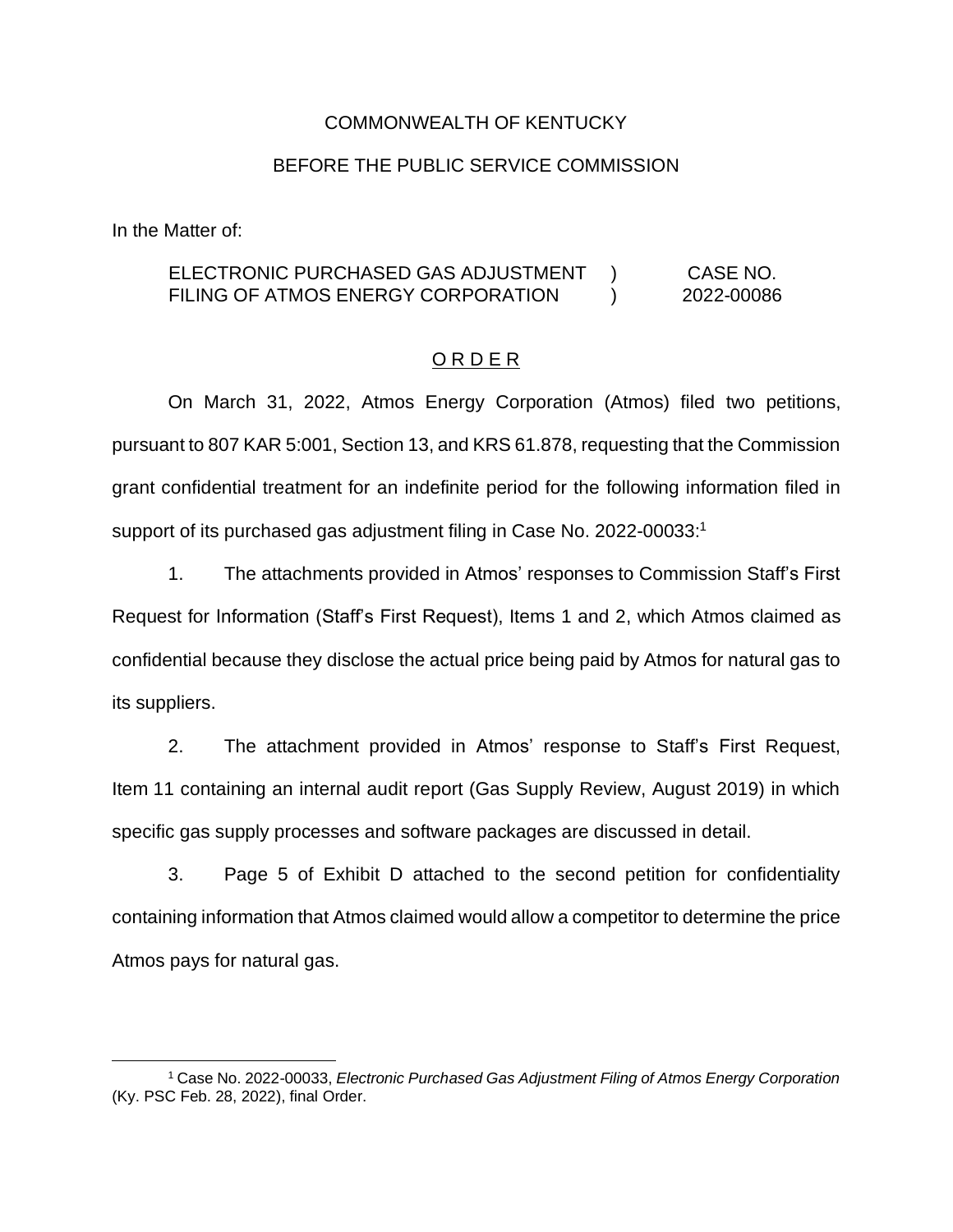4. Page 2 of the Weighted Average Cost of Gas schedule in support of Exhibit C attached to the second petition for confidentiality, containing prices Atmos projects it will pay for purchase contracts.

In support of its petitions, Atmos argued that public disclosure of commodity costs, demand and transportation charges, and reservations fees on specifically identified pipelines, if made available to Atmos' competitors, including non-regulated gas marketers, would put Atmos to an unfair commercial disadvantage. Atmos further argued that public disclosure of the designated materials would harm Atmos's ability to negotiate favorable terms for gas supply contracts.

#### LEGAL STANDARD

The Commission is a public agency subject to Kentucky's Open Records Act, which requires that all public records "be open for inspection by any person, except as otherwise provided by KRS  $61.870$  to  $61.884."$ <sup>2</sup> The exceptions to the free and open examination of public records should be strictly construed.<sup>3</sup> The party requesting that the materials be granted confidential protection has the burden of establishing that one of the exemptions is applicable.<sup>4</sup> KRS  $61.878(1)(c)$  1, provides an exception to the requirement for public disclosure of records that are "generally recognized as confidential and proprietary, which if openly disclosed would permit an unfair commercial advantage to competitors of the entity that disclosed the records."

#### DISCUSSION AND FINDINGS

<sup>2</sup> KRS 61.872(1).

<sup>3</sup> KRS 61.878.

<sup>4</sup> 807 KAR 5:001, Section 13(2)(c).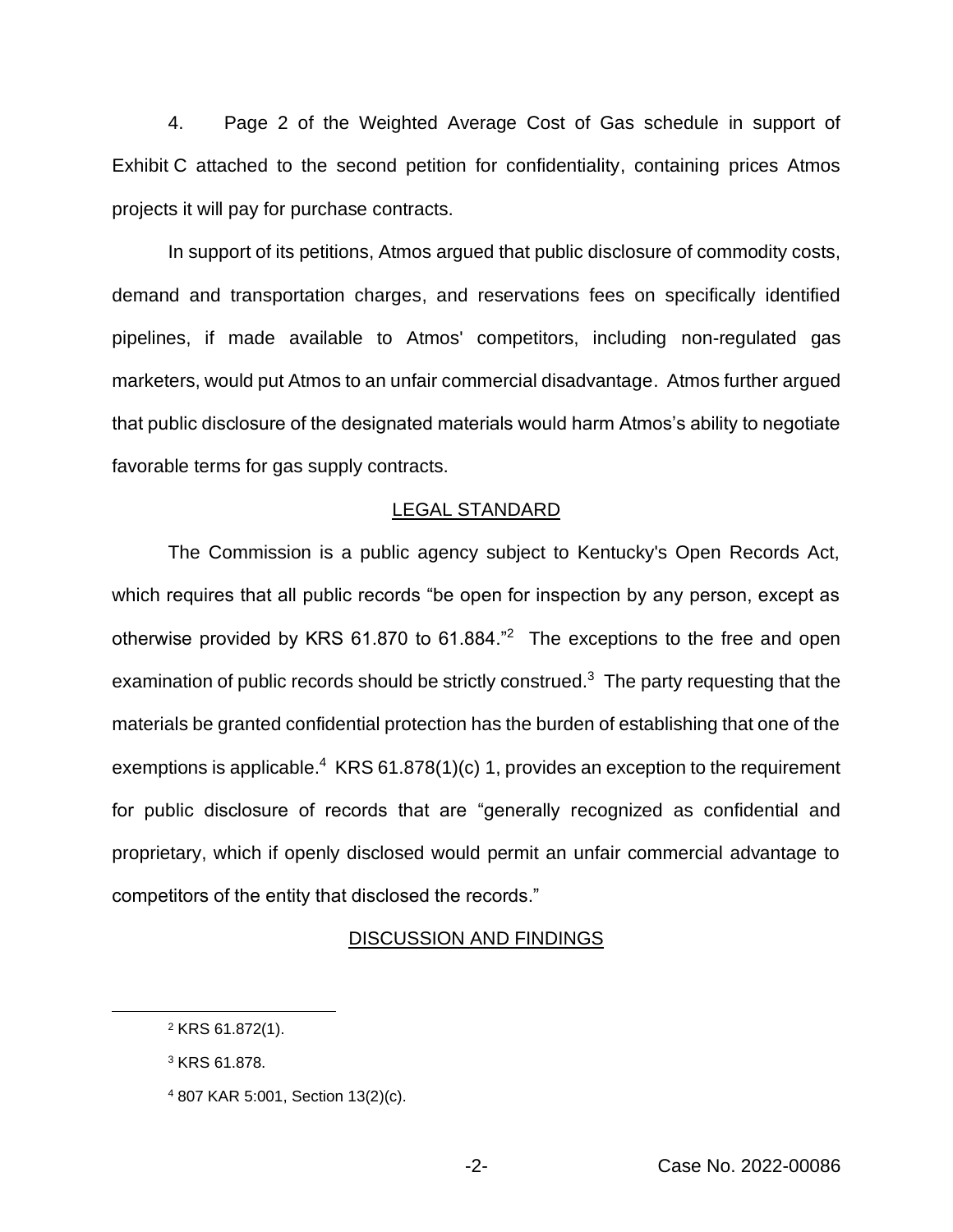Atmos argued for the application of KRS 61.878(1)(c) 1, which exempts records that are "[g]enerally recognized as confidential or proprietary, which if openly disclosed would permit an unfair commercial advantage to competitors of the entity that disclosed the records."

Having considered the petitions and the material at issue, the Commission finds that the information described above is generally recognized as confidential or proprietary; it, therefore, meets the criteria for confidential treatment and is exempted from public disclosure pursuant to 807 KAR 5:001, Section 13, and KRS 61.878(1)(c) 1.

IT IS THEREFORE ORDERED that:

1. Atmos' March 31, 2022 petitions for confidential treatment are granted.

2. The designated material granted confidential treatment by this Order shall not be placed in the public record or made available for public inspection for an indefinite period or until further Order of this Commission.

3. Use of the designated material granted confidential treatment by this Order in any Commission proceeding shall comply with 807 KAR 5:001, Section 13(9).

4. Atmos shall inform the Commission if the designated material granted confidential treatment by this Order becomes publicly available or no longer qualifies for confidential treatment.

5. If a nonparty to this proceeding requests to inspect the material granted confidential treatment by this Order and the period during which the material has been granted confidential treatment has not expired, Atmos shall have 30 days from receipt of written notice of the request to demonstrate that the material still falls within the exclusions from disclosure requirements established in KRS 61.878. If Atmos is unable to make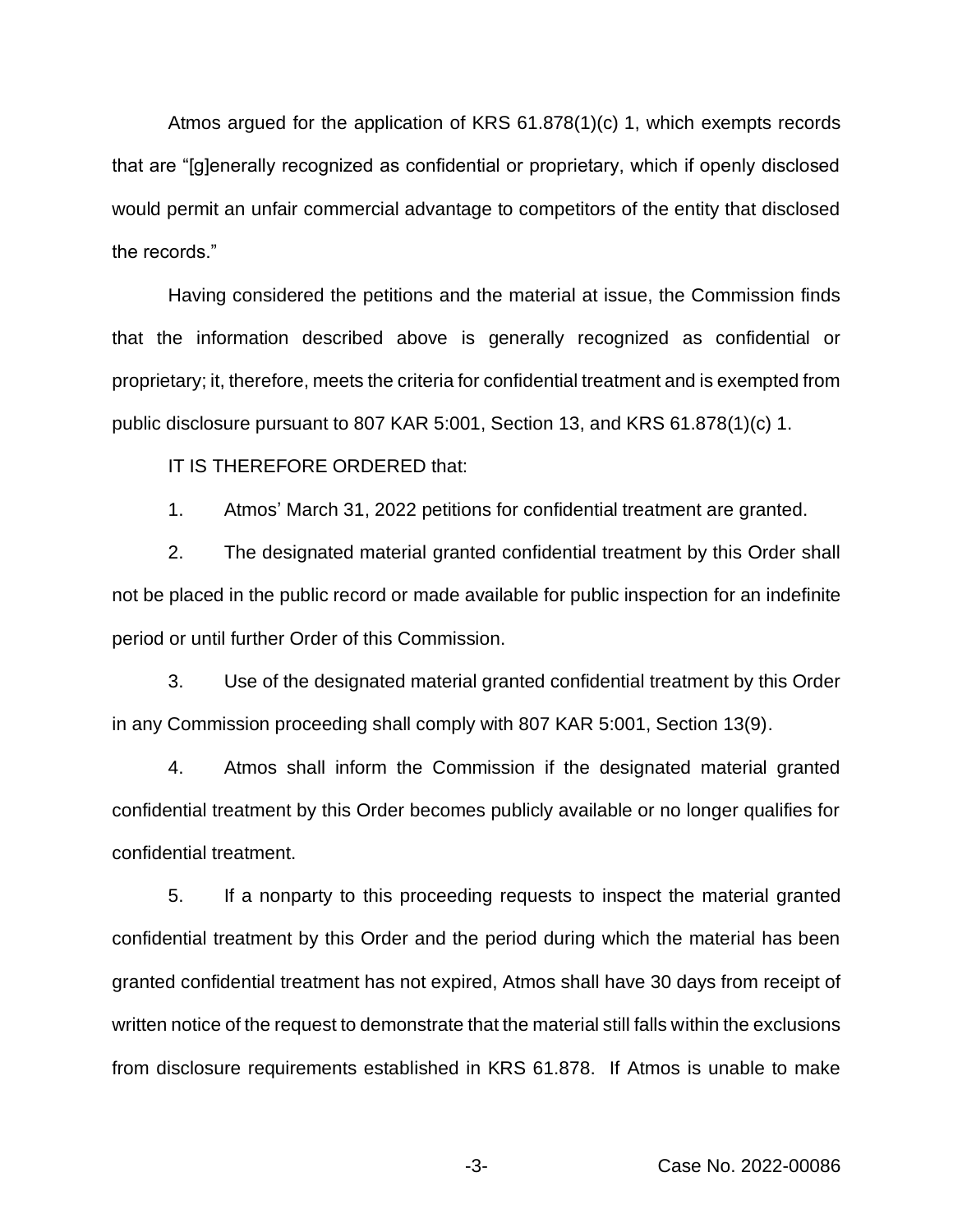such demonstration, the requested material shall be made available for inspection. Otherwise, the Commission shall deny the request for inspection.

6. The Commission shall not make the requested material available for inspection for 30 days from the date of service of an Order finding that the material no longer qualifies for confidential treatment in order to allow Atmos to seek a remedy afforded by law.

# [REMAINDER OF PAGE INTENTIONALLY LEFT BLANK]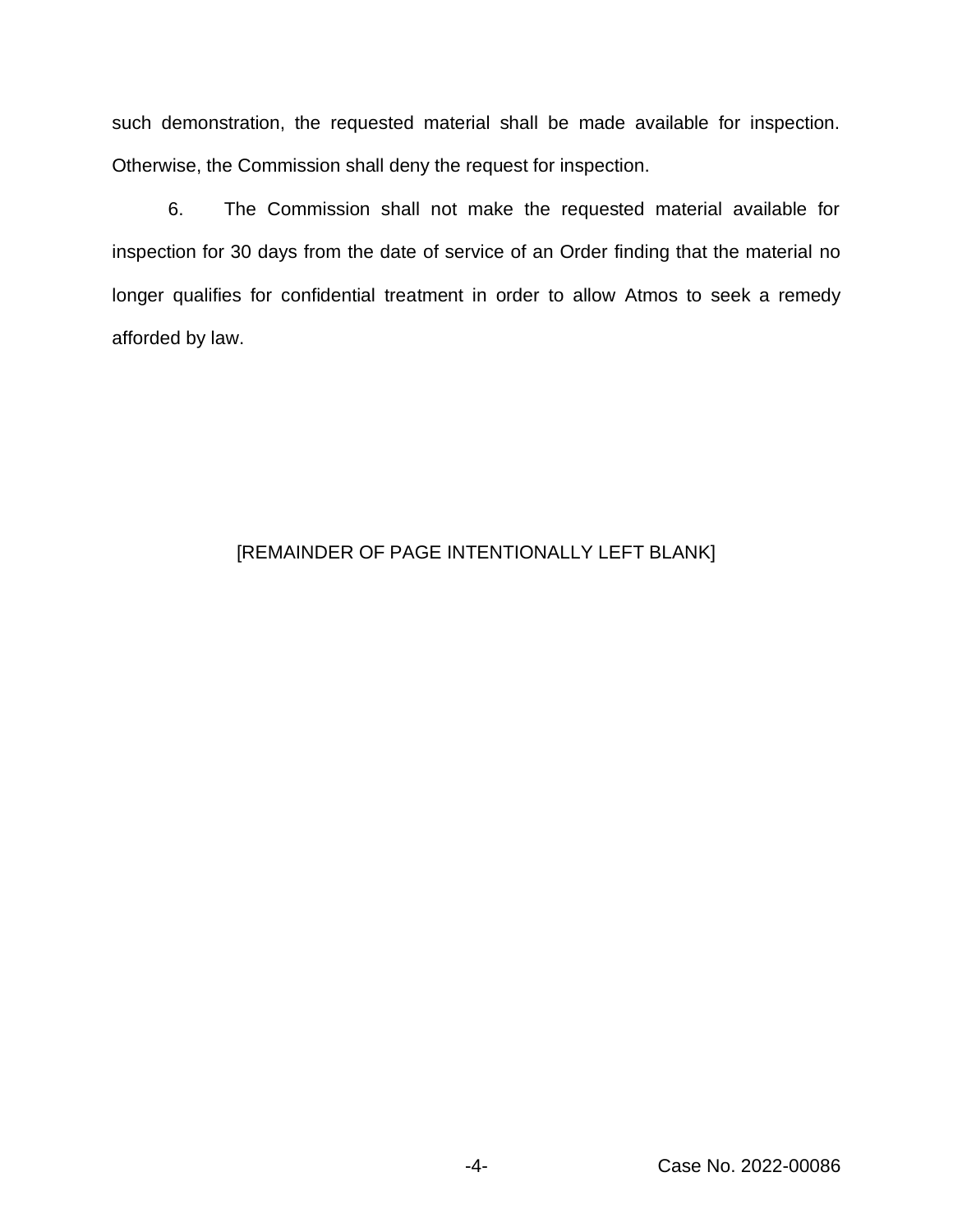PUBLIC SERVICE COMMISSION  $\sim$   $\sim$   $\sim$ 

\_\_\_\_\_\_\_\_\_\_\_\_\_\_\_\_\_\_\_\_\_\_\_\_\_\_\_

\_\_\_\_\_\_\_\_\_\_\_\_\_\_\_\_\_\_\_\_\_\_\_\_\_\_\_

Chairman

Vice Chairman

Commissioner



ATTEST:

Myde C. Chdwl Executive Director

Case No. 2022-00086